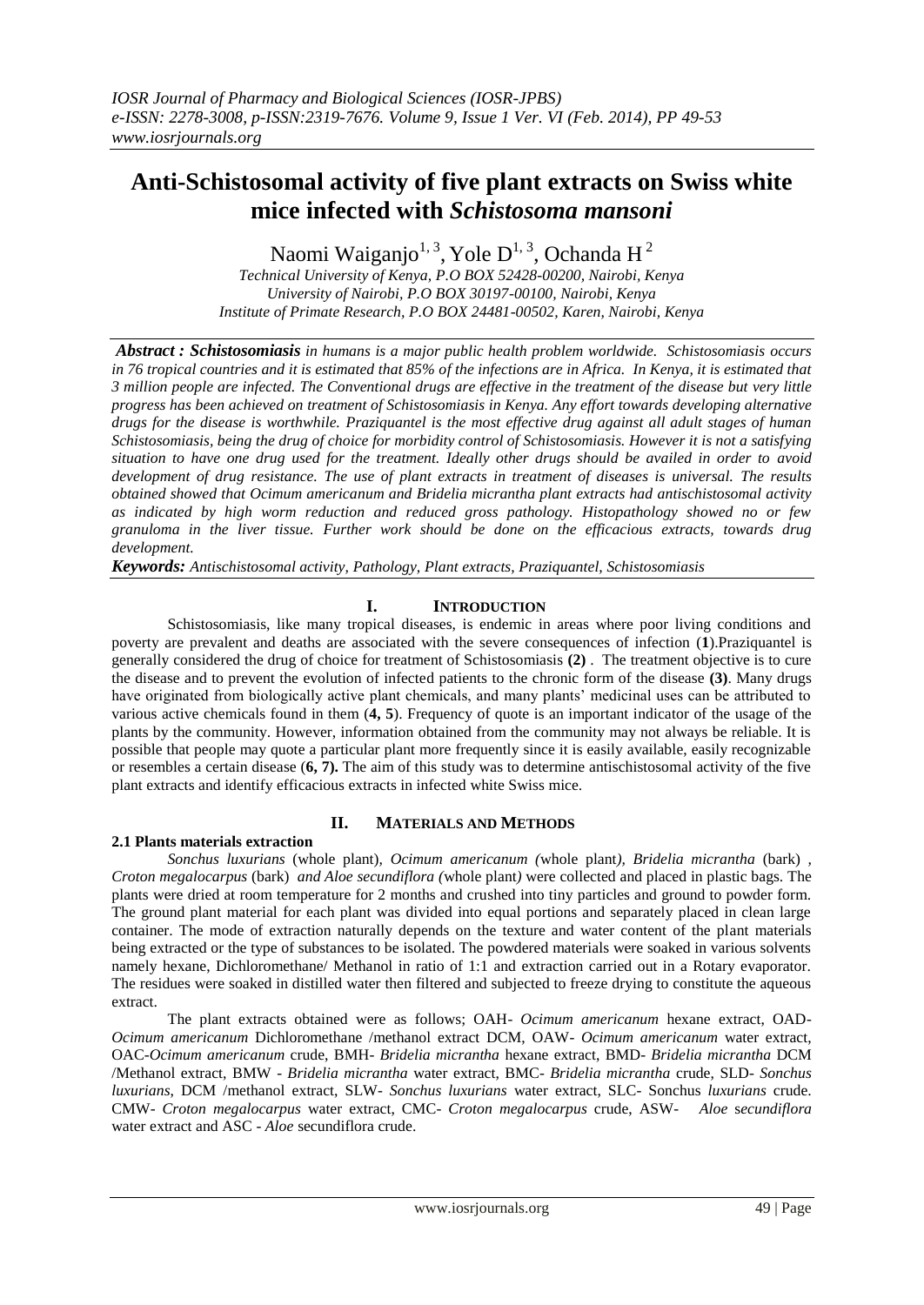## **2.2 Parasite**

*Schistosoma mansoni* isolate used in this study was from infected baboons at the Institute of Primate Research (IPR), Karen, and Nairobi, Kenya and maintained in *Biomphalaria pfeifferi* snails collected from Mwea in Kirinyaga, Kenya. The snails were placed individually in each well of a 24-culture plate. Each snail was infected with 3-6 miracidia. The miracidia were left for 30 minutes to penetrate the snail. The infected snails were placed in plastic tanks containing un-chlorinated water (snail water), sterilized sand and pebbles. Daphnea were included for aeration. The snails were fed on dried lettuce and maintained at the IPR Malacology laboratory. Four weeks post-infection, the snails were covered with a dark cloth to prevent shedding of cercariae. Five weeks after infection, snails were placed under strong light to induce shedding of cercariae for mice infection.

## **2.3 Definitive host**

The Swiss mice were obtained from the Kenya Medical Research Institute, Nairobi, Kenya and maintained in IPR at Rodent house at Animal Science Department and housed in cages, in groups of twenty per cage.

## **2.4. Infection of mice with** *Schistosoma mansoni*

The mice to be infected with *S. mansoni* were anaesthetized using 0.02 ml Ketamine/Rompum mixture (ratio of 3:1) after been divided into eighteen categories of 12 mice each. Each mouse received approximately 200 cercaria of *S. mansoni* through intact skin penetration by abdominal skin exposure using ring method (Smithers and Terry, 1965). Treatment was done at week 4 post-infection with two doses two days apart. Each dose was 150 mg/kg body weight of each of the plant extracts. There were three control groups; one was treated with 900 mg/kg body weight of Praziquantel **(8)** and the other was infected and then naive group.

## **2.5. Perfusion, Worm Recovery, Gross pathology**

At week 6 the abdominal cavity of various mice were opened. The gross pathology of the liver was observed in terms of: inflammation, adhesions and presence of granulomas. Granulomas appear as raised pinheads sized foci distributed over the surface of the liver lobes. Severity of the granulomas was categorized as follows: 1-3 granulomas per lobe were considered few, 4-10, moderate and  $\geq 10$  severe. The mice were perfused using the modified method of **(9, 10)**. The perfusate was collected in a 20 cm glass Petri-dish. The perfusate containing the recovered worms were transferred into urine jar and topped with phosphate buffered saline (PBS). After the worms had settled, the supernatant was sucked out, and the settling procedure repeated three times. When the supernatant was clear, the worms were then placed on a Petri dish containing phosphate buffered saline (PBS) and then counted. Any worm still left in the mesenteries/ liver were recovered by soaking the mouse in a Petri dish containing PBS for at least 1h, to allow the worms to crawl out. Percentage reduction for each group was calculated as shown in the formulae below.

## Percentage worm reduction  $=$

# Mean of worms from the IC - the mean of worms from the experimental group  $x 100$

The mean of worms from the IC

## **III. RESULTS**

## **3.1. Worm Reduction**

There was no significant difference between Praziquantel*-* PZQ (75.2%) and the following plant extracts groups: *Ocimum americanum* hexane - OAH (68.7%), *Bridelia micrantha* water extract- BMW (63.4%), *Ocimum americanum* water -OAW (61.6%), *Ocimum americanum* crude OAC (52%) and *Bridelia micrantha* hexane BMH (48.7%) at (p  $>0.05$ ) as shown in the **fig.** 1 below. When Infected Control-IC was compared with OAH, BMW, OAW, OAC and BMH showed significant difference (ANOVA; p< 0.001). However there was no significant difference between IC and *Ocimum americanum* Dichloromethane /methanol - OAD (48.3%), *Croton megalocarpus* water - CMW (47.7%), *Sonchus luxurians* Dichloromethane /methanol-SLD (46.3%), *Bridelia micrantha* Dichloromethane /methanol- BMD (42%), *Croton megalocarpus* crude -CMC (38.7 %), *Sonchus luxurians* water - SLW (36.3 %), *Aloe* s*ecundiflora* water -ASW (34.2%), *Aloe* secundiflora crude - ASC (30.9%) *Bridelia micrantha* crude - BMC (30.6) , Sonchus *luxurians* crude-SLC (24.2) treatment groups (ANOVA; p>0.05). These plant extracts were similar to IC indicating low worm reduction percentage. Similar results were obtained when the experiments were repeated.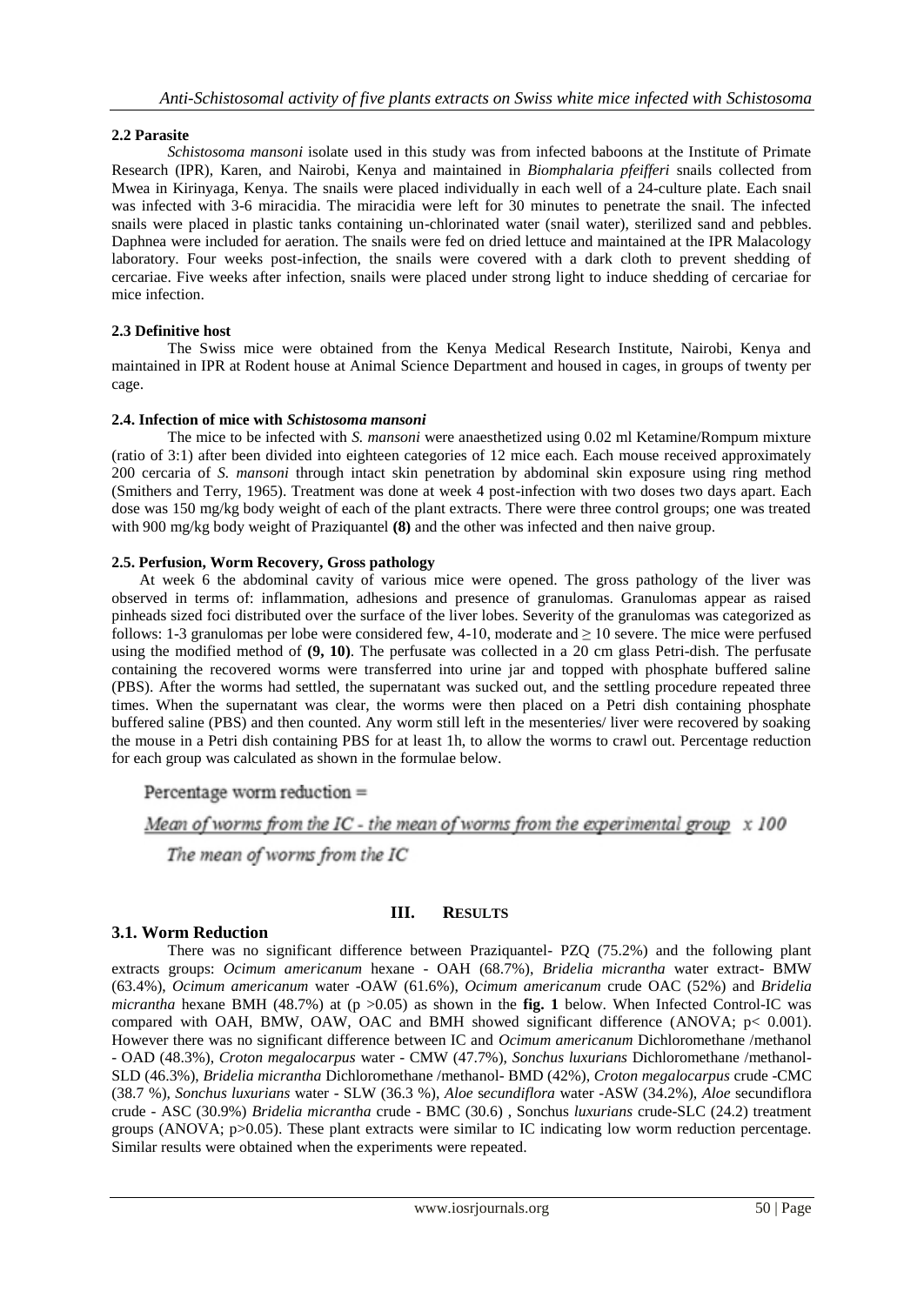### **3.2. Gross pathology**

There was granuloma pathology reduction when PZQ was compared with OA and BM, they was showing no or few granulomas as shown in **fig 2.** When IC was compared with AS, CM and SL treatment groups were showing moderate and severe granulomas which were an indication of worst pathology as shown in **fig 3.**PZQ was showing the least pathology.

### **3.3 Histopathology**

When PZQ (7.05  $\mu$ m) was compared in terms of granuloma sizes with IC (22.9  $\mu$ m), BMH (17.3  $\mu$ m), CMC (22.2), SLC (17.8  $\mu$ m), SLD (20.9  $\mu$ m), SLW (21.  $\mu$ m 5), ASC (18.4  $\mu$ m) and ASW (17.7  $\mu$ m) there was significant difference (ANOVA; p< 0.001) as shown in **fig. 4.** When IC was compared with the following plant extracts; OAH (11.3 µm), BMW (10.8 µm) and OAW (11.9 µm) there was significant difference (ANOVA; p< 0.001).

### **IV. DISCUSSION**

Different treatment groups had different worm reductions. The plant extracts which were significant similar to Praziquantel (ANOVA;  $p > 0.05$ ) were OAH BMW, OAW, CMW, CMC and BMH had high percentage worm reduction when compared with other groups. However, OAH, BMW, OAW, were close to PZQ in terms high worm reduction demonstrating that they were able to protect the mice from schistosomiasis infection. There was significant difference (ANOVA;  $p<0.001$ ) between, PZQ ,IC and the other treatment groups; OAC, OAD, SLD, BMD, SLW, ASW, SLC, ASC and BMC implying that they were not protective. PZQ has good efficacy against the adult *S. mansoni* worm **(11)**. Gross pathology was focused on the general and overt appearance of the liver. The liver of PZQ compared with IC showed PZQ had few or no granuloma which means that there were few or no worms. On other hand the results of IC indicated moderate and severe granuloma due to heavy worm burden. When IC was compared with plant extracts; OAH, BMW OAW and OAC there was significant difference. This means that those treatment groups were able to fight infection, in similar manner to PZQ. On the other hand when IC was compared to the following plant extracts; SHC, SHD, SHW, ASC, ASW, CMC, CMW, BMD, BMH, BMC there was no difference. This means that the extracts were not protective. The number of granulomas is correlated with number of eggs, which is in turn correlated with number of worms **(12)**. The sizes of granuloma of the five plant extracts varied in sizes. When IC was compared with PZQ, there was a significant difference. Granuloma sizes of PZQ, OAH, and OAW were small compared with IC. This indicated that reduced sizes resulted to reduced disease **(13)**. The rest of plants extracts was significantly similar to IC in term of the sizes.

### **V. CONCLUSION**

The plant extracts which was closest to Praziquantel in protective activity were *Ocimum americanum* hexane, *Bridelia micrantha* water and *Ocimum americanum* water indicating their antischistosomal activities. The best plant extracts with no or few granulomas were same plant extracts which is supported by high worm reduction and reduced gross pathology. The reduced granuloma sizes were also indicated on the same plants resulting to reduced disease.

#### **REFERENCES**

- [1] World Health Organization. First WHO report on neglected tropical diseases 2010: working to overcome the global impact of neglected tropical diseases? 2010 (1)
- [2] Hotez ,PJ. Mass Drug administration and integrated control for the world's high-prevalence neglected tropical diseases. *Clinical Pharmacology & Therapeutics;* **85:** 2009 ,659-664.(2)
- [3] Utzinger J,Keiser J, Shuhua X, Tanner M and Singer, B.H . Combination chemotherapy schistosomiasis in laboratory studies and clinical trials. *Antimicrobial Agents Chemotherapy;* 47**.**2003,487-1495.(3)
- [4] World Health Organization. Traditional Medicine Strategy 2002-2005. World Health Organization, Geneva. 2002.(4)
- [5] Bah, S, Jager, A.K, Adsersen A, Diallo D, Paulsen, B.S. Ethnopharmacological uses of Erythrina senegalensis; a comparison of three areas in Mali and a link between traditional knowledge and modern biological Science. *Journal of Ethnopharmacology*; 110 (3), 2008, 451-457.(5)
- [6] World Health Organization. General guidelines for methodologies on research and evaluation of traditional medicine. World Health Organization, Geneva.2000. (6)
- [7] Weiss, R.F,Herbal Medicine, (Beaconsfield Publishers Ltd. Beaconsfield, UK. 1985). (7)
- [8] Muchirah, P.N, Yole, D.S, Kutima H, Waihenya R, Kuria, K.M and Mokua J. Determination of effective praziquantel dose in different mouse strains: BALB/c and Swiss mice in treatment of schistosoma mansoni. *Journal of Clinical Immunology and Immunopathology Research*; 4(2), 2012, 12-21.(8)
- [9] Smithers, S.R, Terry, R.J. The Infection of laboratory hosts with the cercariae of *S. mansoni* and recovery of adult worms. *Journal of Parasitology*. 55 ,1965,695-700.(9)
- [10] Yole, D.S, Obanda, V.O, Kithome K, Ochanda, H. The effect of vaccinating *S. mansoni*-infected BALB/c mice either before or after treatment. Africa Journal of Health Sciences; 13, 2006, 55-68. (10)
- [11] Utzinger, J., Xiao, S.H. , N'Gorah , E.K., Bergquist, R. and Tanner , M . The potential of Artemether for the control of Schistosomiasis. *International Journal of Parasitology* **31.** 2001,1549 – 1562.(11)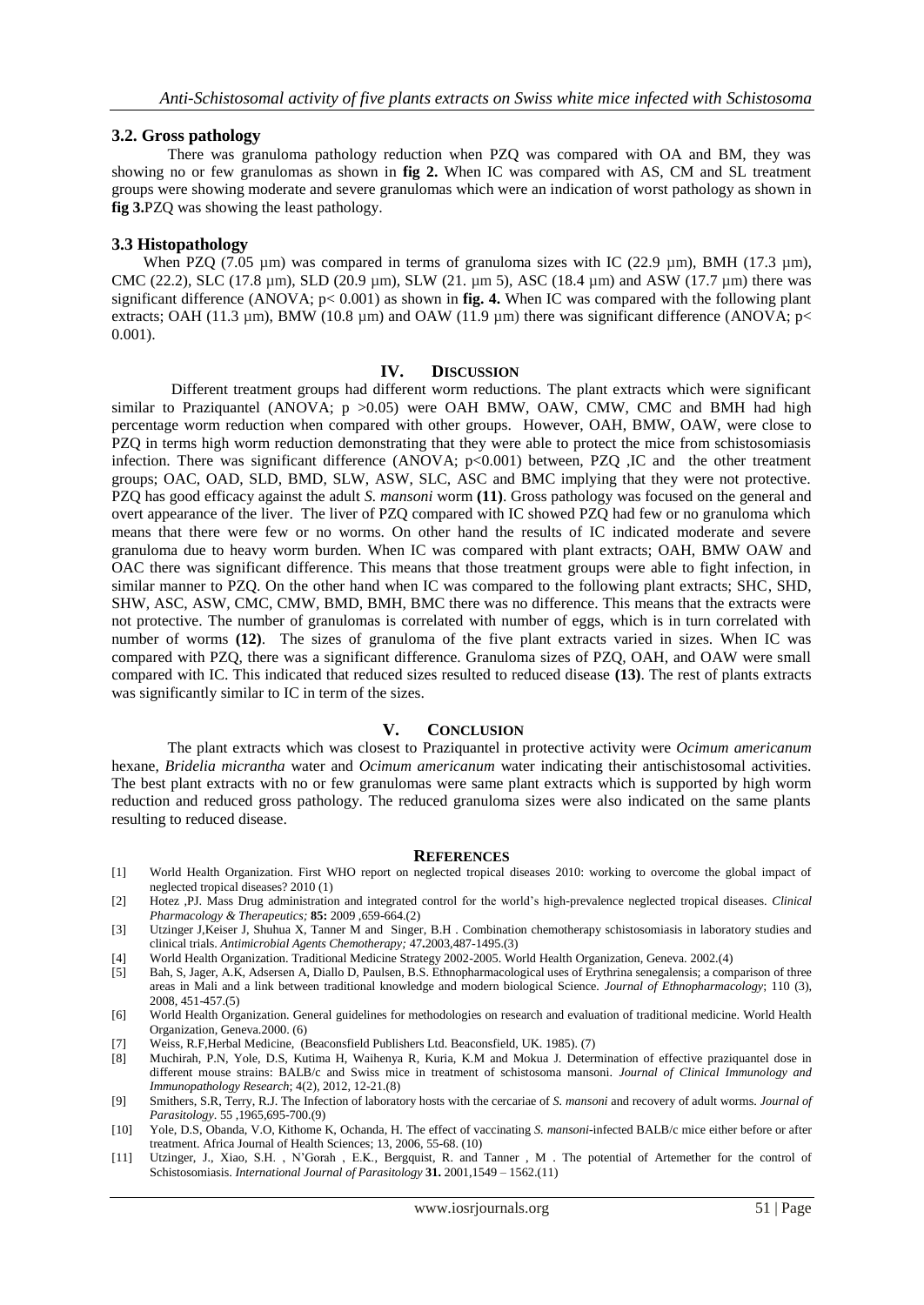- [12] Vennervald Dunne, D.W., Butterworth, A.E., Kariuki, H.C., Kadzo, H., Ireri, E., Amaganga, C., Kimani, G., Kenty, L., Mwatha, J. and Booth, B.J. Periportal fibrosis in human *Schistosoma mansoni* infection is associated with low IL-10, low IFN-gamma, high TNF- alpha, or low rates, depending on age and gender. *Journal of Immunology* **15**. 2004,1295-303. (12)
- [13] Stadecker, M.J. and Colley, D.G. Immunology of schistosome egg granuloma*. Parasitology Today; vol.8* no.7. 1992.(13)



 **Figure 1: Percentage worm reduction of the five plant extracts** 



**Figure 2: liver sections of** *Ocimum americanum* **hexane plant extract (A) and Praziquantel (B) were showing no granuloma.**



**Figure 3: liver tissues sections were showing a granuloma with three eggs for Infected Control (C) and two eggs for ASC (D).**